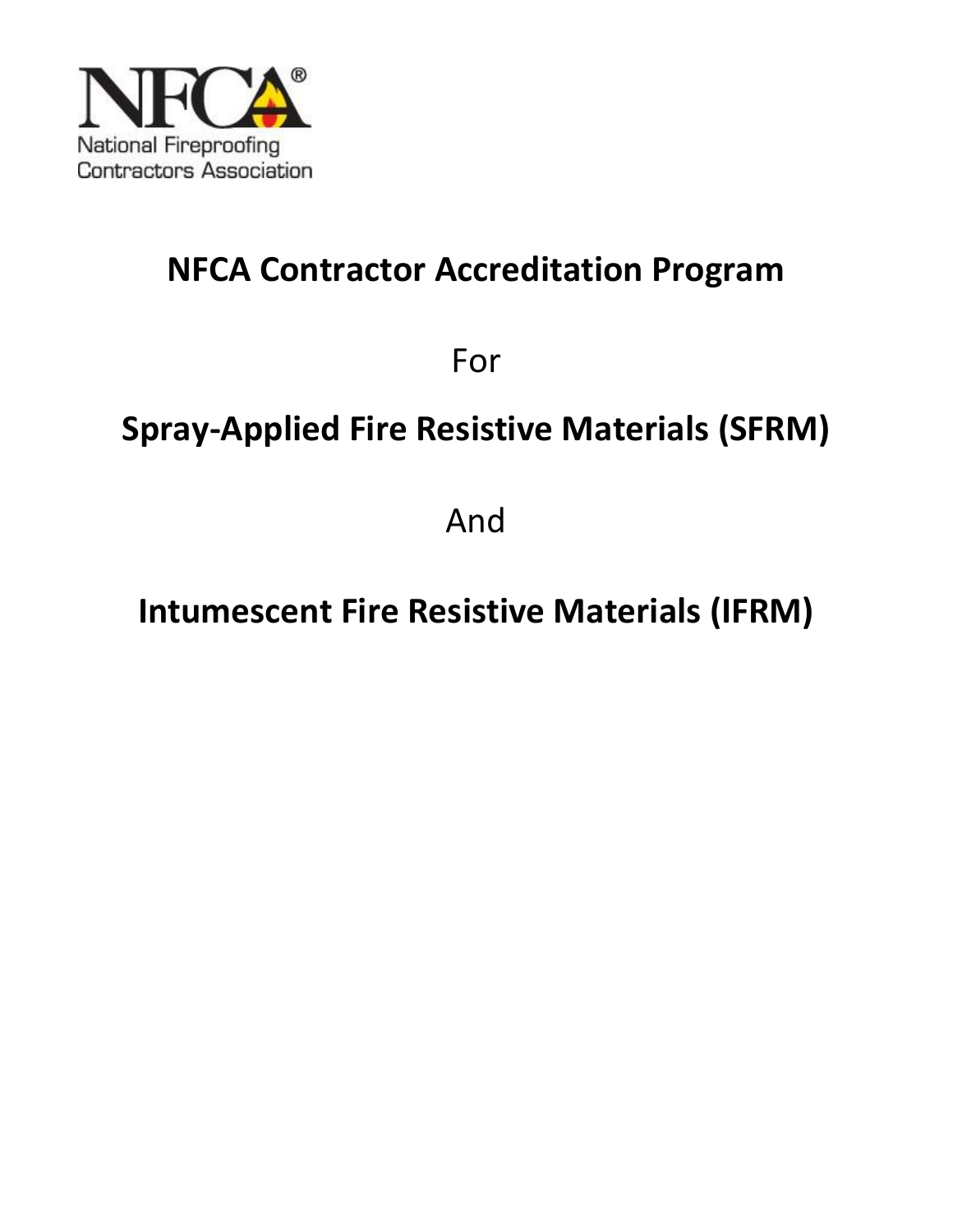

# **Forward**

The intent of the National Fireproofing Contractors Association (NFCA) Contractor Accreditation Program (CAP) is to establish industry criteria for the accreditation of contractors who apply Spray-Applied Fire Resistive Materials (SFRM) and/or Intumescent Fire Resistive Materials (IFRM). The purpose of this program is to recognize member contactors who have received training in determining the proper design thickness of fireproofing materials to be installed and adherence to application guidelines established by the industry. This document provides the specific criteria by which a contractor may become an NFCA Accredited Contractor. A contractor who completes the training is awarded the NFCA Accreditation Seal. The accredited contractor must maintain a high standard of application procedures and comply with the ongoing criteria of the CAP to continue as an NFCA Accredited Contractor.

# **Disclaimer**

National Fireproofing Contractors Association (NFCA), its Directors, Executive Director, members, employees and agents do not guarantee or warrant the materials or workmanship of its members or other contractors. It disclaims any such obligation. NFCA's involvement with the Contractor Accreditation Program is solely to aid the establishment of improved installation standards.

> **NFCA - Contractor Accreditation Program (December 14, 2011) Page 2 Copyright 2011 By National Fireproofing Contractors Association All Rights Reserved**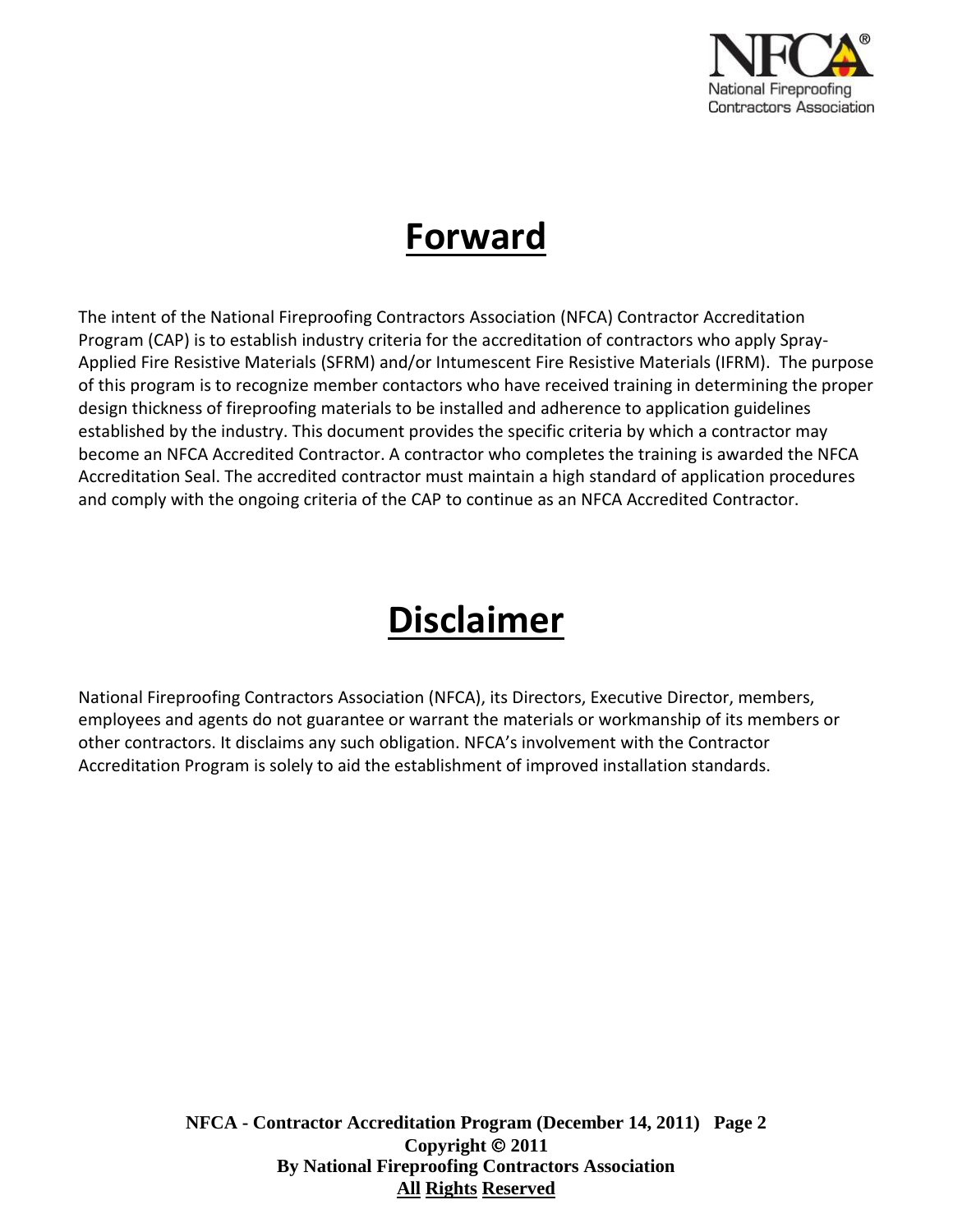

### **TABLE OF CONTENTS**

| 5  |
|----|
| 5  |
| 5  |
| 5  |
| 6  |
| 6  |
| 6  |
| 6  |
| 7  |
|    |
| 8  |
| 8  |
| 9  |
| 9  |
| 10 |
| 10 |
| 11 |
| 12 |

**NFCA - Contractor Accreditation Program (December 14, 2011) Page 3 Copyright 2011 By National Fireproofing Contractors Association All Rights Reserved**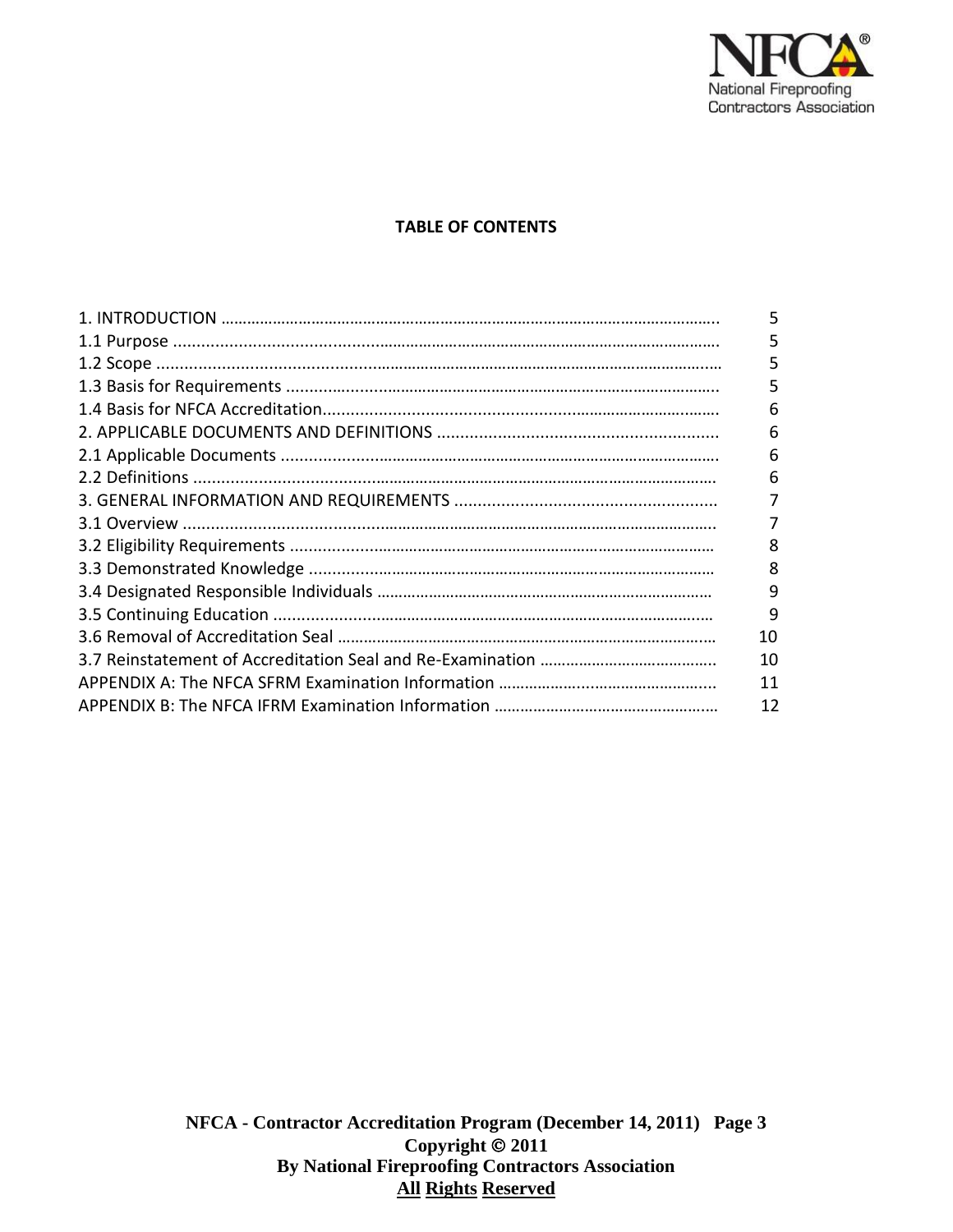

**NFCA - Contractor Accreditation Program (December 14, 2011) Page 4 Copyright 2011 By National Fireproofing Contractors Association All Rights Reserved**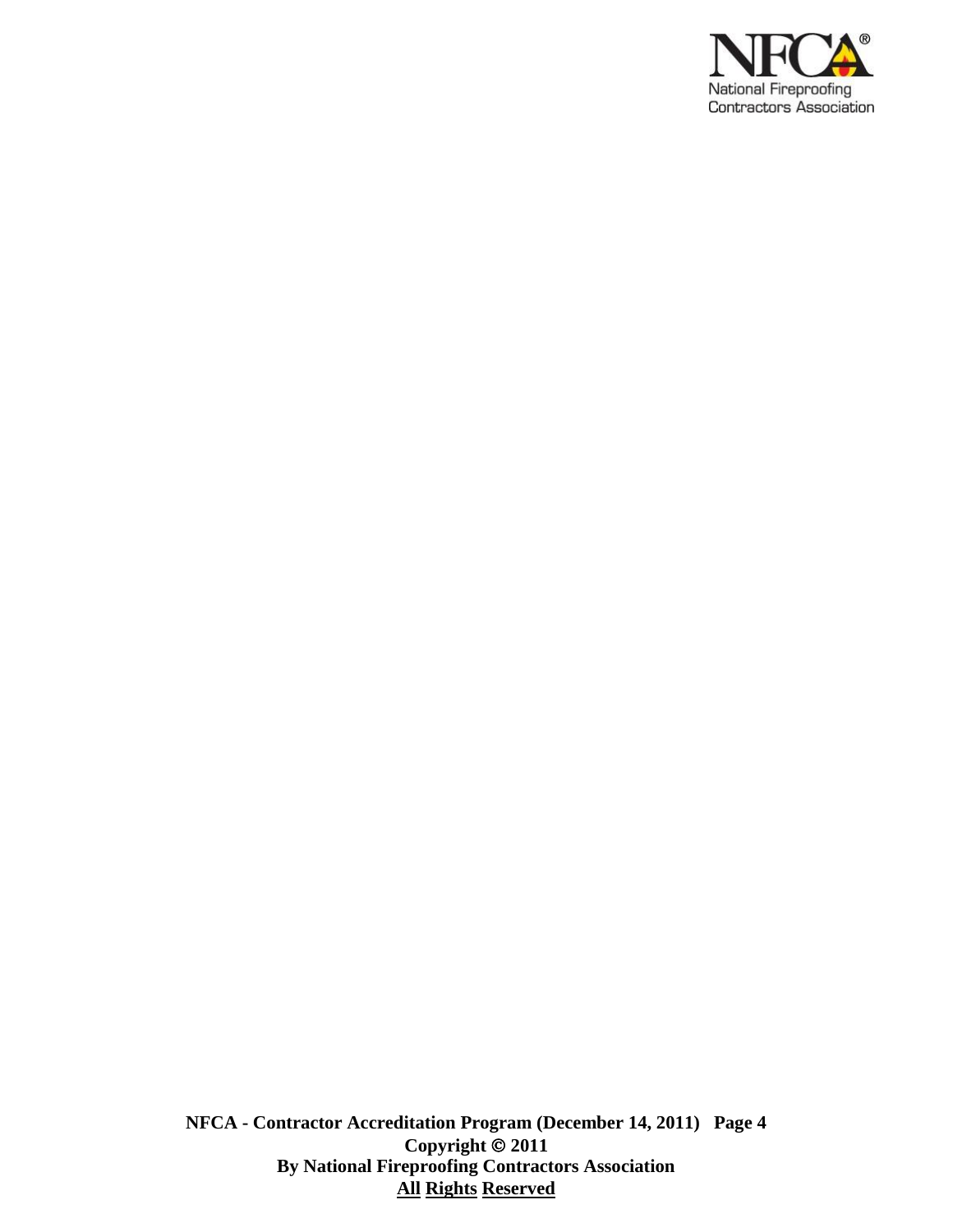

## **1. INTRODUCTION**

## **1.1 Purpose**

- 1.1.1 The purpose of this Contractor Accreditation Program (CAP) is to establish National Fireproofing Contractors Association (NFCA) Accredited Contractors by defining required contractor classroom and installation training, quality control, and standard application procedures for the successful application of Spray-Applied Fire Resistive Materials (SFRMs) and Intumescent Fire Resistive Materials (IFRMs). This CAP also requires continuing education of contractor personnel.
- 1.1.2 This CAP is intended to be used as a means of assessing the ability of responsible individuals to understand the requirements and restrictions/limitations of the installation of IFRMs and SFRMs and the industry related documents referenced in this CAP. This CAP is not a substitute for manufacturer's specific product installation directions.

## **1.2 Scope**

- 1.2.1 This CAP sets the requirements for accreditation of contractors that install Spray-Applied Fire Resistive Materials or Intumescent Fire Resistive Materials.
- 1.2.2 This CAP establishes the procedures for examining the knowledge level of the contractor's Designated Responsible Individual (DRI) who is responsible for all aspects of SFRM and/or IFRM Application.
- 1.2.3 A contractor that meets the requirements of this CAP shall receive an NFCA Accreditation Seal and its name will be posted on the NFCA web site (www.nfca-online.org) as an Accredited Contractor for the installation of SFRMs and/or IFRMs. The accreditation seal is a registered mark of the NFCA. A contract between the NFCA and the contractor authorizes the contractor to use the accreditation seal.
- 1.2.4 Contractors accredited in accordance with this CAP shall be responsible for the quality and integrity of the installation and for assuring that the materials have been installed in such a manner that the installation shall meet or exceed the project design requirements.

# **1.3 Basis for Requirements**

1.3.1 The requirements of this CAP are based on research and testing, application procedures of product manufacturers, and product approvals by Approval agencies.

> **NFCA - Contractor Accreditation Program (December 14, 2011) Page 5 Copyright 2011 By National Fireproofing Contractors Association All Rights Reserved**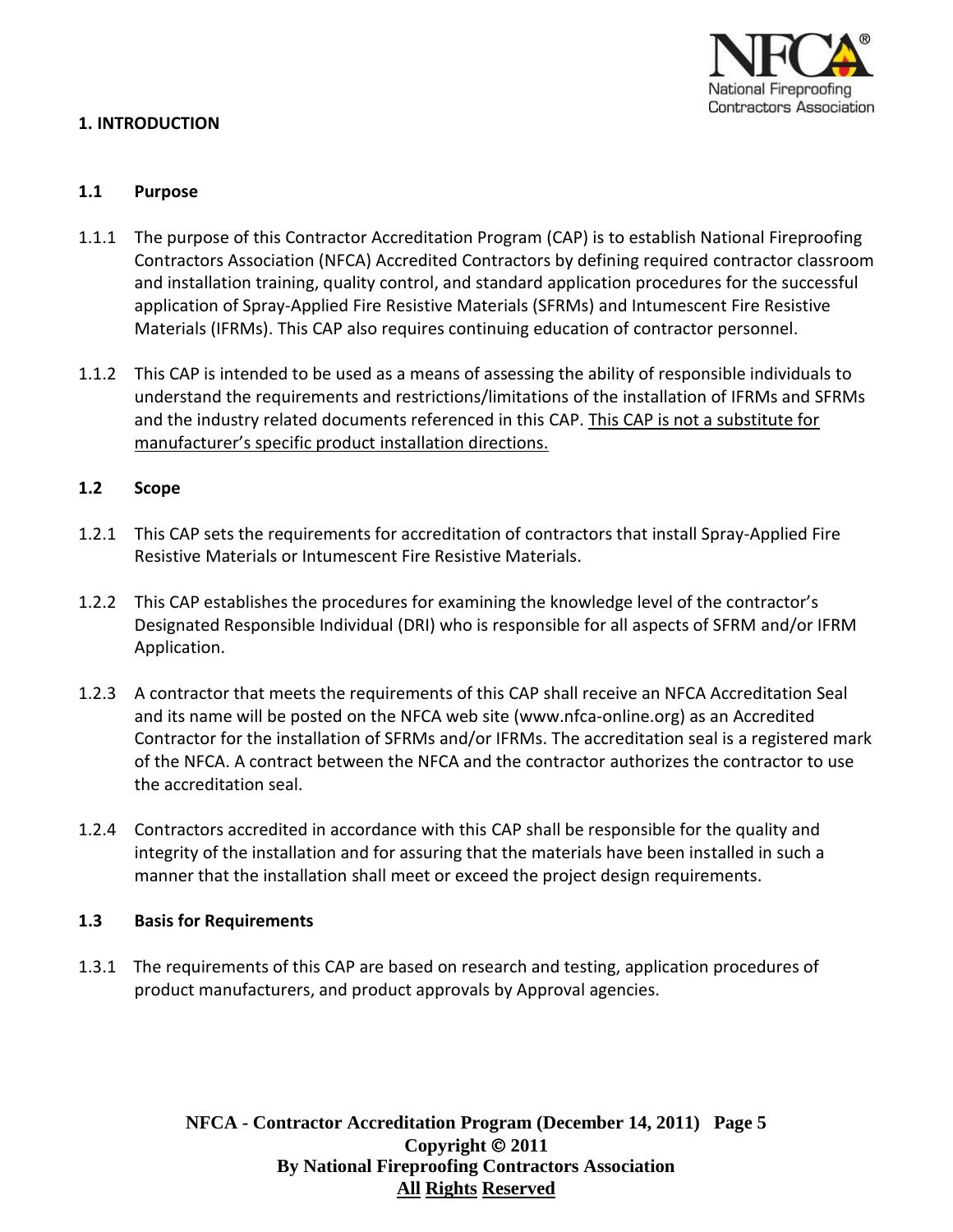

1. 3.2 Meeting the requirements of this CAP qualifies a contractor as an accredited installer of SFRM or IFRM. Approval requirements prohibit component substitution or modification to the agency approved fire resistive design unless procedures in the Agency Fire Resistive Directory are followed or approved by Authority Having Jurisdiction (AHJ) as allowed by code.

## **1.4 Basis for NFCA Accreditation**

- 1. 4.1 NFCA Accreditation shall be based upon a satisfactory evaluation of the contractor in the following areas:
	- a. Verification that the contractor's DRI has been actively involved in the installation of products for a minimum of two (2) years.
	- b. Demonstration, as evidenced by meeting the minimum requirements of a written examination, that the DRI has knowledge of all documents referenced in this CAP as well as field application procedures.
	- c. Contractor is a contractor member of the NFCA in good standing.
- 1.4.2 Continued Accreditation shall be based upon a satisfactory evaluation of the SFRM and/or IFRM contractor in the following areas:
	- a. Verification that the DRI employed by the contractor continues to exhibit a demonstrated knowledge of the standards and documents referenced in this CAP and overall product knowledge of the assemblies through attendance by the DRI at industry sponsored seminars, maintaining active membership in an industry related professional organization, providing presentations or instruction sessions, or attendance at educational courses resulting in the collection of at least ten (10) Continuing Educational Units (CEU's) every year, or 30 CEU's over three years, or passing a DRI examination every three years. One hour equals 1 CEU.
	- b. Contractor maintains an annual contractor membership in the NFCA.

# **2.0 APPLICABLE DOCUMENTS AND DEFINITIONS**

#### **2.1 Applicable Documents**

.

The following standards, publications, and practices are referenced in this CAP:

a. The National Fireproofing Contractors Association (NFCA)

**NFCA - Contractor Accreditation Program (December 14, 2011) Page 6 Copyright 2011 By National Fireproofing Contractors Association All Rights Reserved**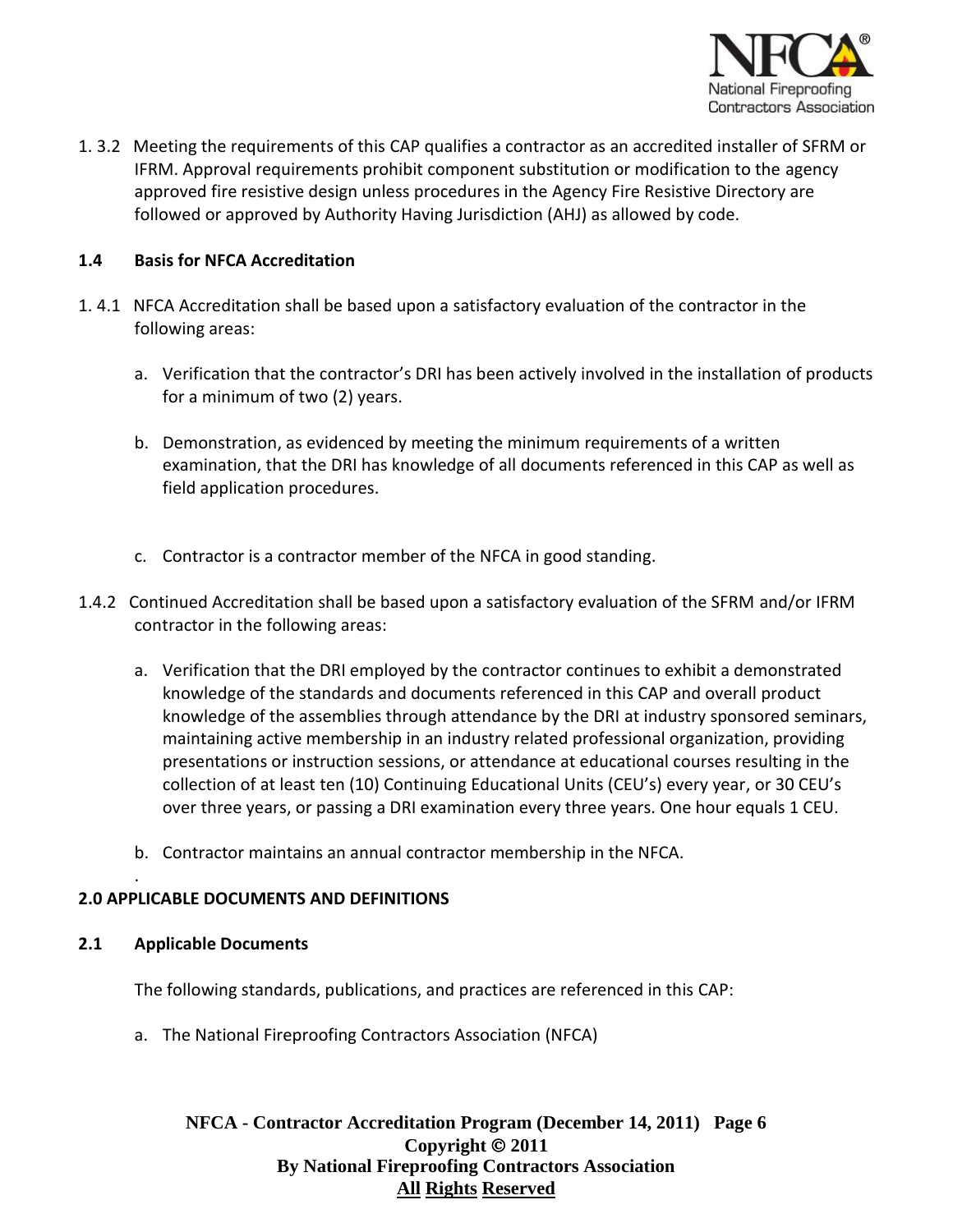

- i. NFCA 100 Standard Practice for Application of Spray-Applied Fire Resistive Materials (SFRMs)
- ii. NFCA 200 Field Quality Assurance Procedures Pertaining to the Application of SFRMs
- iii. NFCA 300 Standard Practice for the Application of Thin–Film Intumescent Fire-Resistive Materials (TFIFRM)
- iv. NFCA 400 Field Quality Assurance Procedure for Application of Mastic and Thin-Film Intumescent Fire Resistive Coatings
- b. Underwriters Laboratories Fire Resistance Directory
- c. AWCI 12-B

# **2.2 Definitions**

For purposes of this CAP, the following terms apply:

- a. Accredited contractor A contractor that meets the requirements established in this CAP.
- b. Contractor A business entity providing the service of installing assemblies, systems or components in building constructions.
- c. Designated Responsible Individual (DRI) The contractor's employee who meets the criteria contained in this CAP and is responsible for maintaining continued approval.
- d. Intumescent Fire Resistive Materials (IFRMs): Thin film materials sprayed direct to structural members to provide passive fire-resistive protection.
- e. Spray-Applied Fire Resistive Materials (SFRMs): Materials mixed with water that are sprayed onto structural members to provide passive fire-resistive protection to the members.

# **3.0 GENERAL INFORMATION AND REQUIREMENTS**

# **3.1 Overview**

3.1.1 An approved fire rated listing provides fire resistive protection to structural members in accordance with the hourly rating of the job requirement. The fire rated listing results from testing the construction under laboratory conditions. The NFCA Accredited Contractor Program helps ensure that proper installation of the specified materials results in achieving the listed hourly rating. Substitution of any component within an approved listing is not allowed unless shown in the appropriate agency approval guide or directory or approved by AHJ as allowed by code.

> **NFCA - Contractor Accreditation Program (December 14, 2011) Page 7 Copyright 2011 By National Fireproofing Contractors Association All Rights Reserved**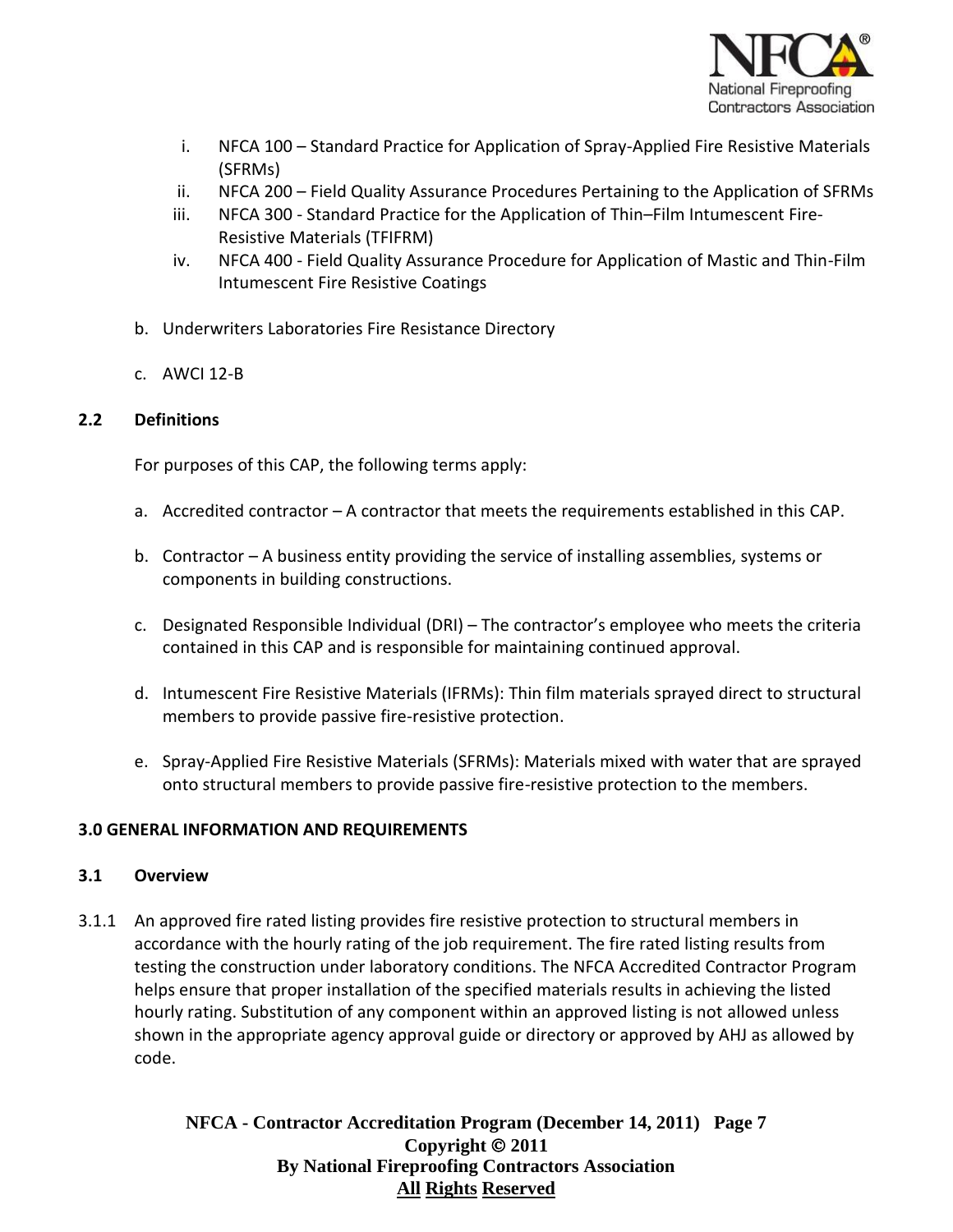

- 3.1.2 In order to achieve the intended results, it is necessary that a contractor use the specific approved products specified in the published listings and install them in accordance with manufacturer's written installation instructions and accepted industry practices. Installing any single component in a non-specified manner may jeopardize the integrity of the entire assembly.
- 3.1.3 In an effort to ensure the reliability and performance of listed applications, this CAP requires that an Accredited Contractor employ at least one Designated Responsible Individual who:

1) understands the requirements and restrictions of an installation as stated in the approval agency's guides or directories; 2) has a knowledge of products and their proper installation; 3) has the ability to identify, and authority to implement corrective action when deficiencies or non-conformances occur; and 4) has daily access and interaction with the field installation crew(s).

## **3.2 Eligibility Requirements**

- 3.2.1 Eligibility for the NFCA Accredited Contractor Program shall be made available to those contractors who have successfully completed evaluation in the following areas:
	- a. Verification that the contractor's DRI has been actively involved in the installation of assemblies for at least two (2) years;
	- b. DRI completion of classroom training and an examination administered by NFCA or Underwriters Laboratories (UL);
	- c. Evidence by a signed certificate or letter from a product manufacturer being used by a contractor that the contractor's DRI and field personnel have been installing manufacturer's products for a minimum of two years;
	- d. Current contractor member of the NFCA.

# **3.3 Demonstrated Knowledge**

- 3.3.1 The DRI shall demonstrate his/her knowledge of SFRM and/or IFRM by obtaining a minimum score of 80% on a written examination administered by the NFCA or UL. Areas covered on each examination are shown in Appendix A and Appendix B.
- 3.3.2 Examinations will be proctored by NFCA or UL personnel, or their designee, at designated times and places. Positive photo identification will be required for admittance to the examination area.

**NFCA - Contractor Accreditation Program (December 14, 2011) Page 8 Copyright 2011 By National Fireproofing Contractors Association All Rights Reserved**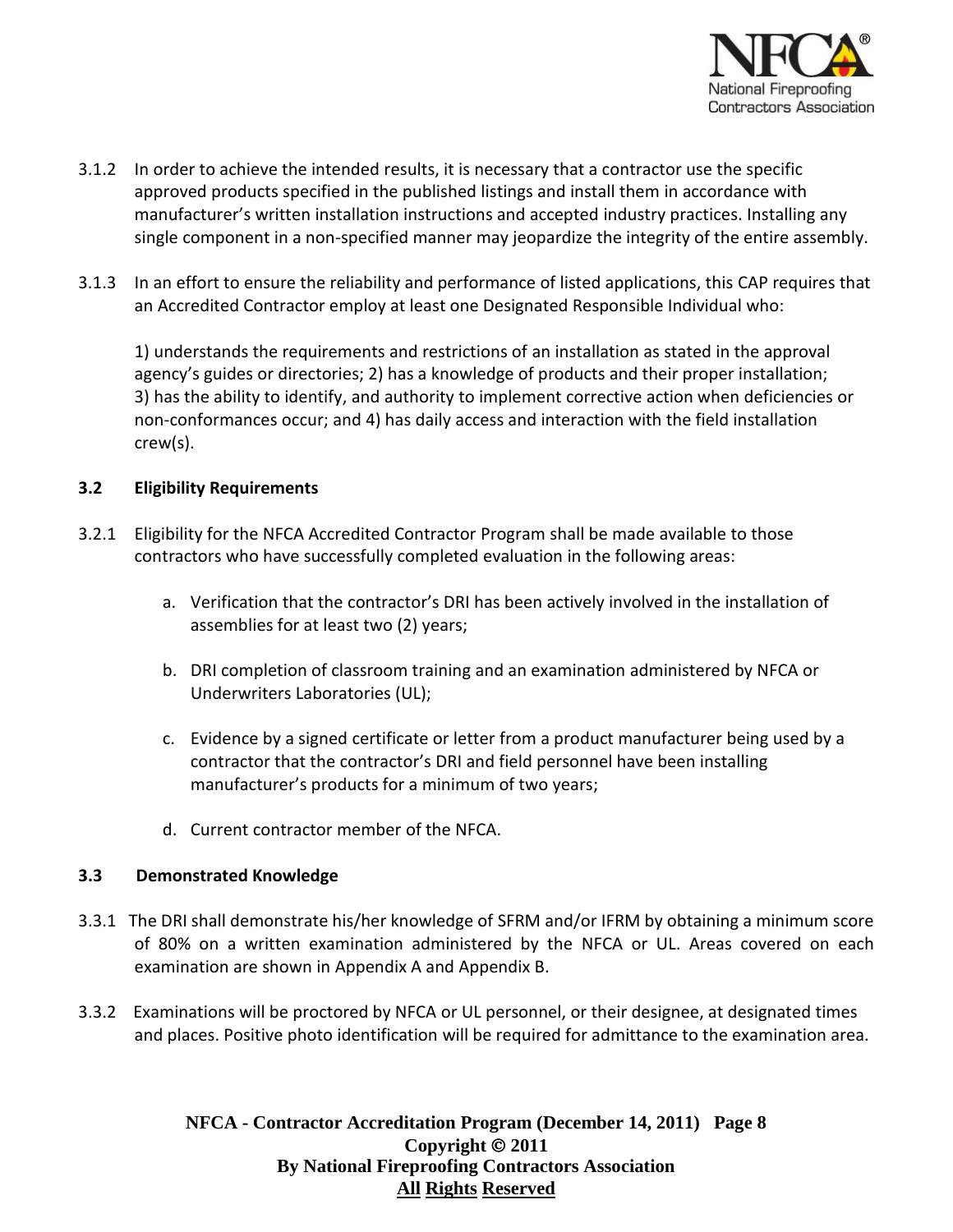

#### **3.4 Designated Responsible Individuals**

- 3.4.1 Contractors that obtain NFCA Accreditation recognition shall employ at least one DRI who meets the eligibility requirements of section 3.2, and demonstrates knowledge required in Section 3.3.
- 3.4.2 Contractors who conduct business at different physical locations using application crews working from that location shall have a DRI for each location. One DRI may be used for all business names operating from that location.
- 3.4.3 In the event that the DRI ceases employment with the contractor or is unable to perform his or her duties due to extended illness, injury or incapacitation, the contractor shall be given a grace period of four (4) months or the next SFRM/IFRM available testing and training to employ or qualify another DRI, without loss of accredited recognition. The contractor has the option to use another DRI in his employ to take responsibility for the installations during this interim time period and may thus express that the application has met the requirements of this program.
- 3.4.4 Should a DRI leave the employ of a contractor for another contractor in the NFCA Accreditation Program, the DRI shall be required to maintain his CEU's in the same time frame as if he/she stayed with the original contractor.

#### **3.5 Continuing Education**

- 3.5.1 The DRI employed by an Accredited Contractor shall continue to attend training programs and educational seminars resulting in the attainment of at least ten (10) continuing educational units (CEU's) every year or a total of 30 CEU's in three years. One hour of training is equal to one CEU.
- 3.5.2 CEU's can be obtained by attendance at industry approved educational training or educational seminars (where CEU's are offered), or by attending educational programs offered by accredited colleges, universities and other providers of adult education. Such training or seminars shall deal with topics such as life safety, loss prevention, building codes and other construction related topics as listed by the NFCA. CEU's may also be obtained through attendance at manufacturers' educational programs that have been reviewed and found acceptable by the NFCA.
- 3.5.3 As an alternative to obtaining the CEU's noted above, the DRI shall be permitted to take a written examination every three (3) years. The required examination(s) and score(s) needed to maintain accredited recognition shall be as shown in Section 3.3.1.

**NFCA - Contractor Accreditation Program (December 14, 2011) Page 9 Copyright 2011 By National Fireproofing Contractors Association All Rights Reserved**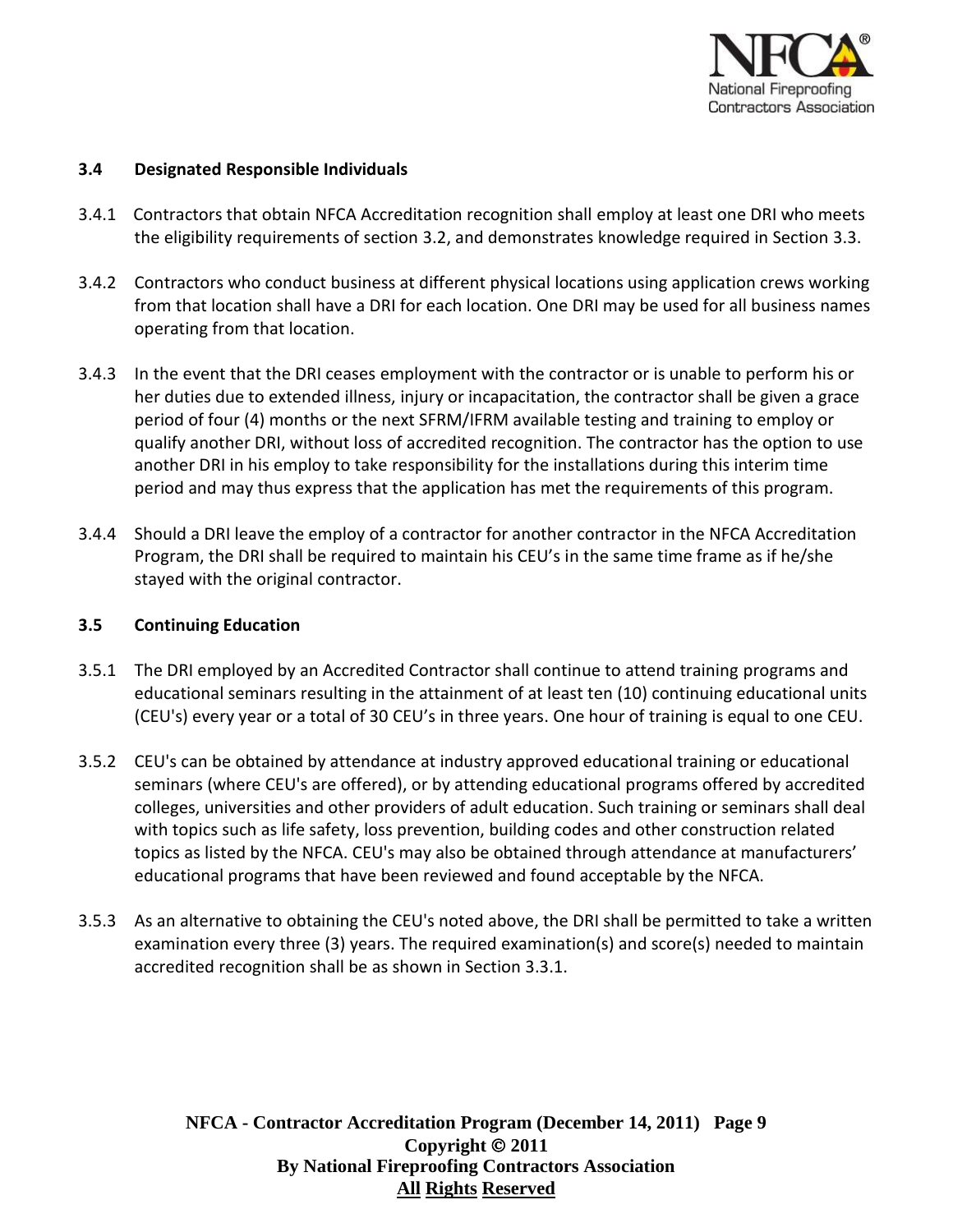

#### **3.6 Removal of Accreditation Seal**

- 3.6.1 Removal of Contractor Accreditation Seal In the event that any of the following non-conformance actions take place, the NFCA Seal of the Accredited Contractor shall be removed.
	- a. DRI ceases to meet requirements of Section 3.2, 3.3, or 3.4;
	- b. Contractor ceases to be a member of the NFCA.

#### **3.7 Reinstatement of Accreditation Seal and Re- Examination**

3.7.1 Reinstatement of Accreditation Seal:

To reinstate the NFCA Accredited Contractor Seal the following actions must be taken by the contractor:

- a. the DRI must pass a written examination;
- b. Contractor must be an accepted NFCA contractor member in good standing.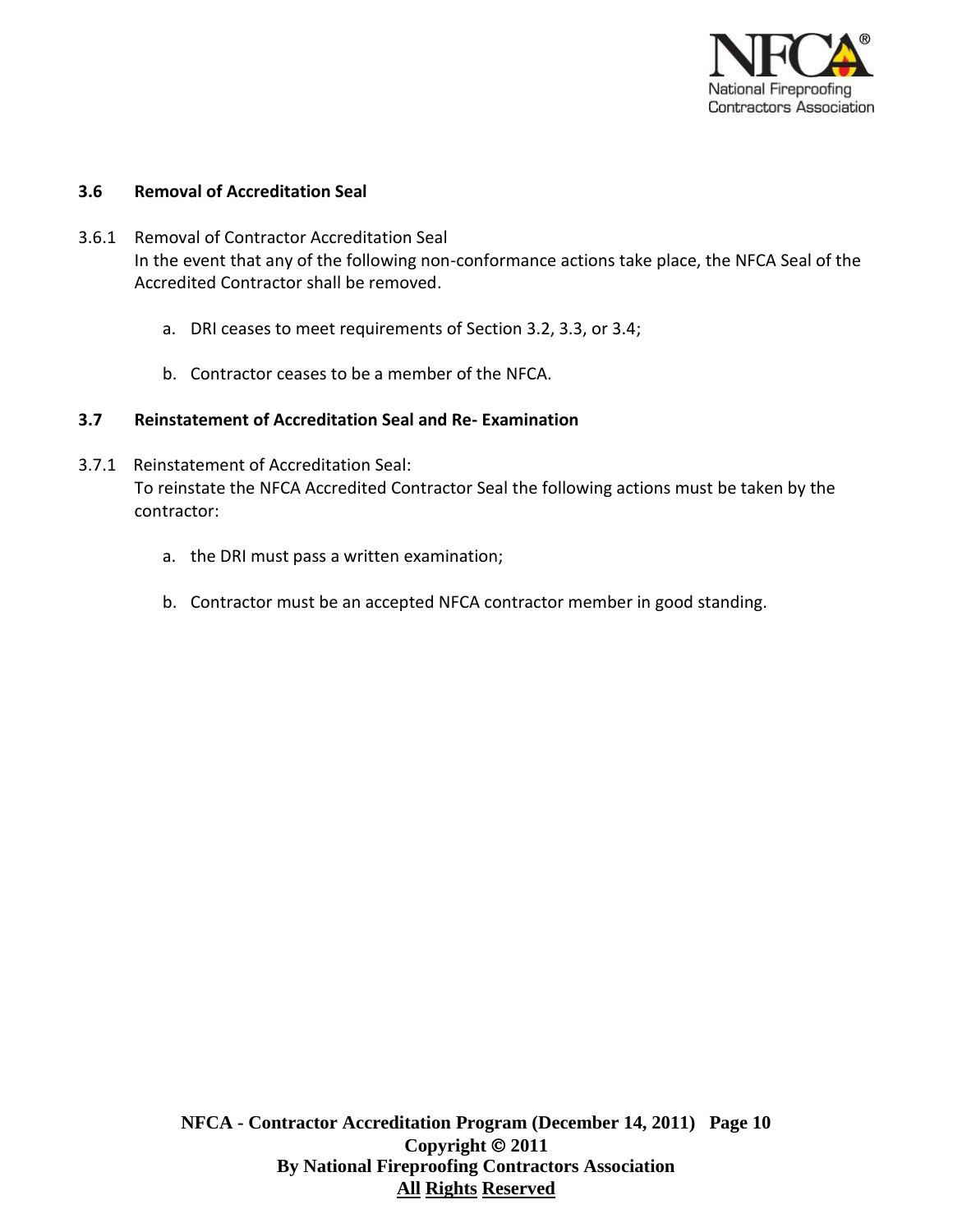

#### **APPENDIX A**

#### **The NFCA SFRM Examination Information**

#### **A. I Background**

- A.1.1 A requirement for obtaining NFCA recognition as an Accredited SFRM Contractor is that the SFRM contractor shall employ a Designated Responsible Individual who has demonstrated knowledge of various aspects of approved SFRM assemblies.
- A.1.2 This level of knowledge shall be assessed by having the Designated Responsible Individual achieve a minimum 80% score on a written examination administrated by NFCA as defined in Section 3.3.

#### **A. II Purpose**

- A.2.1 The purpose of this Appendix is to provide information on the general topics likely to be included on the written examination titled ''The NFCA Accreditation Examination for SFRM Contractors''.
- A.2.2 The items shown in this Appendix are considered an overview of what the examination will include and are not to be considered as a complete list.
- A.2.3 Topics other than those shown below may be included on the examination if at the sole discretion of the NFCA they are considered of common knowledge that should be known to the DRI. In addition, a topic shown below might not actually appear on the examination.

#### **A. III Eligibility**

For details on the eligibility and the minimum test scores needed, refer to Sections 3.2 and 3.3 of this CAP.

#### **A. IV Topics**

In addition to general industry knowledge contained in the industry-related documents referenced in this CAP, the following topics are likely to be included on the examination referenced above. Where applicable, emphasis will be given to the topic as it relates to SFRM.

The Underwriters Laboratories Fire Resistance Directory

- Introduction to Directory
- Fire Rated Designs

Model Building Codes NFCA Training Program Modules NFCA Standards Pertaining to Spray-Applied Fire Resistive Material

> **NFCA - Contractor Accreditation Program (December 14, 2011) Page 11 Copyright 2011 By National Fireproofing Contractors Association All Rights Reserved**